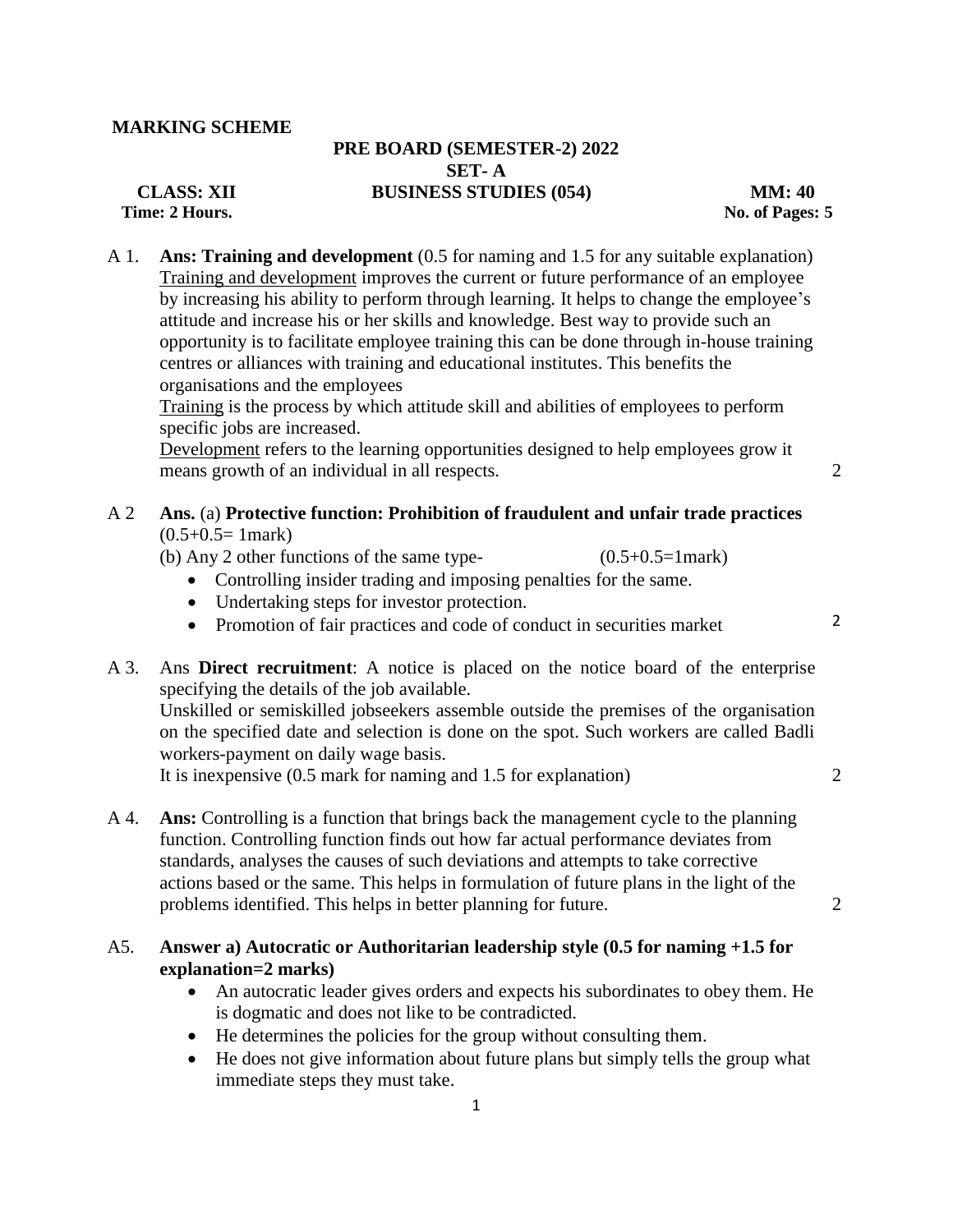• There is only one way communication.

P.T.O.

- He believes reward or punishment both can be given depending upon the result.
- All decision making power is centralised with the leader and he does not give the subordinates any freedom to influence his decisions.

**b)** This style is suitable to ensure labour productivity on time as it facilitates quick decision making.  $(0.5+0.5 = 1$ mark) 3

## A 6. **Ans: Any 3 features of Motivation (3 marks)**

**Motivation is an internal feeling**. The urge, drives, desires, aspirations, strivings or needs of human being, which are internal, influence human behaviour. These urges are internal to an individual.

**Produces goal directed behaviour** if an incentive is given to an employee with the objective of improving his performance and if the employees and is interested in that incentive, it helps to produce a behaviour to improve his performance.

**Can be either positive or negative-**Positive motivation provides positive rewards like increase in pay, promotion etc. Negative motivation means punishments etc which may also induce a person to act in the desired way.

**Complex process- Individuals** are heterogeneous in their expectations, perceptions and reactions. Any type of motivation may not have the same effect on all members.

**OR**

**Ans (a) Grapevine:** Informal system of communication that takes place without following the formal lines is said to be grapevine because it spreads throughout the organisation with its branches going out in all directions in utter disregard to the levels of authority. It spreads rapidly and sometimes gets distorted and it is very difficult to detect the source of such communication

It arises out of needs of employees to exchange their views which cannot be done through formal channels. Workers chatting in a canteen about the behaviour of the superior discussing about rumours are some examples of informal communication. **2mks**

(b) **One merit** – it spreads fast and may be useful to the manager to transfer transmit information and to know the reactions of his or her subordinates.

**One demerit**- It leads to rumours which are not authentic- this may hamper work environment.**(0.5+0.5=1mk)** 3

- 
- A 7. Ans: **Business cycle-** during boom period, when sales and production are high, higher amount of working capital is required as compare to depression period. **Seasonal factors** -higher amount of working capital is required by the organisation during its peak season due to higher level of activity and less during lean season. **Credit allowed** – if liberal credit terms are given and a liberal credit policy is followed then the company would require more working capital due to higher amount of debtors. This is especially true when competition is high and the client is credit worthy.  $\frac{3}{2}$
- A 8. **Ans; a) Controlling** means ensuring that activities in an organization are performed as per the plans. Or It implies the measurement of accomplishment against the standards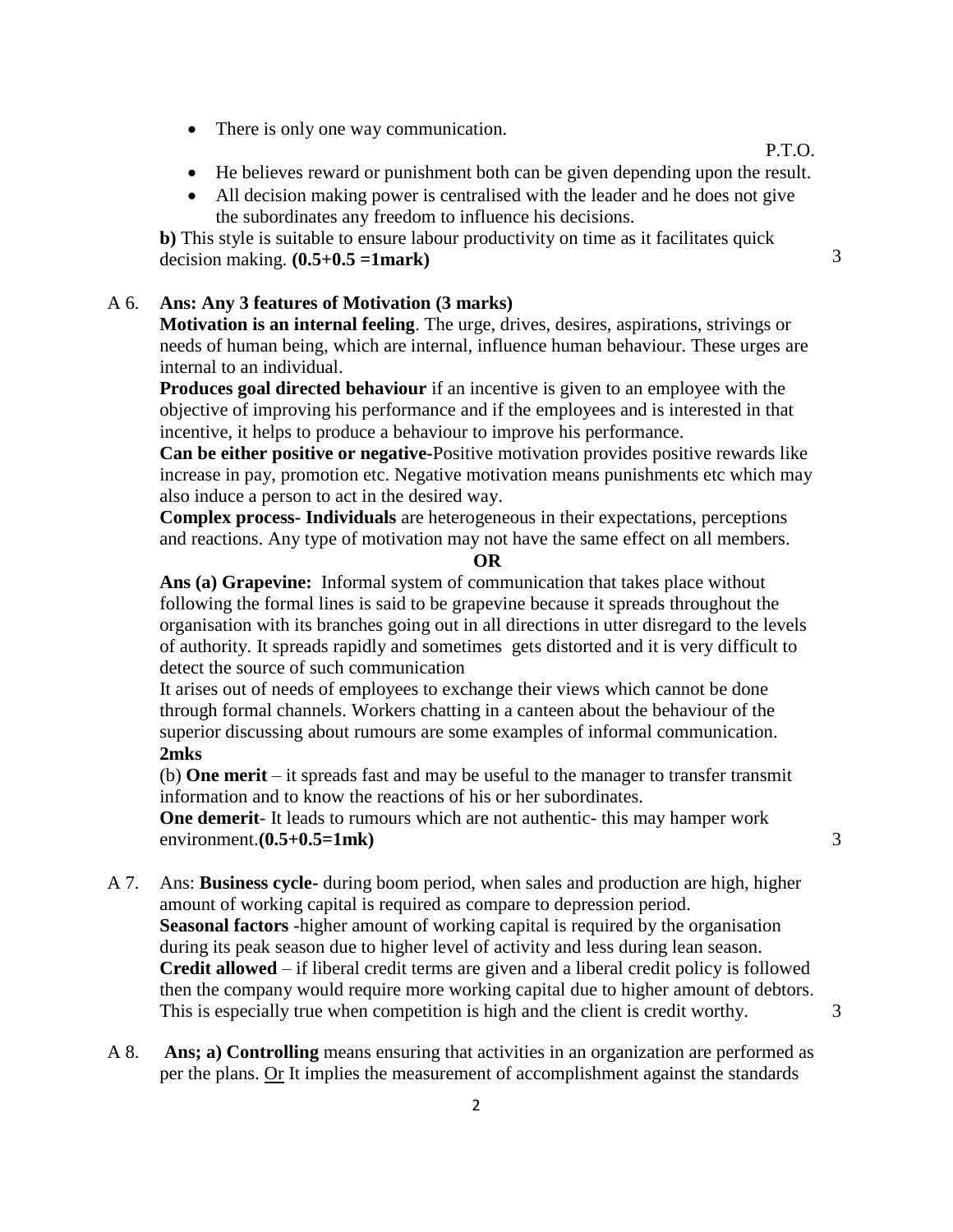and the correction of deviations to assure attainment of objectives according to plans (O.5 mark for naming and 0.5 mark for stating=**1 mark)** P.T.O. **b) Analysing deviations- Explain-**Critical point control and management by exception **Critical point control:** control should focus on key result areas which are critical to the success of the organisation - if anything goes wrong at the critical points the entire organisation suffers

**Management by exception** - Only significant deviations which go beyond the permissible limit should be brought to the notice of management. Thus a deviation beyond the permissible limit in KRA should be focused on immediately. **(**0.5 marks for identification of step and 1.5 marks for explanation **=2marks)** 3

A 9. .Ans (a): **State Commission**: It is established by the respective state government and ordinarily function at the state capital to entertain complaints where value of goods and services paid as consideration exceeds one crore but does not exceed ten crore rupees. If any of the parties are not satisfied by the order of State Commission can appeal against such order to the National Commission within a period of thirty days of such order. **(2 marks**)

**National Commission:** The National Commission has territorial jurisdiction over the whole country. National Commission has a jurisdiction to entertain complaints where value of goods or services paid as consideration exceeds ten crores of rupees.**(2 marks)** (b) If any of the parties are not satisfied by the order of National Commission can appeal against such order to the Supreme Court of India within a period of thirty days of such order**.(1 mark)**

#### **OR**

Ans: **Rights of a Consumer** under the Consumer Protection Act, 2019 (Any five): 1. Right to safety: The consumer has a right to be protected against goods and services which are hazardous to life, health and property.

2. Right to be informed: The consumer has a right to have complete information about the product he intends to buy including its ingredients, date of manufacture, price, quantity, directions for use, etc.

3. Right to be assured: The consumer has the freedom to assess a variety of products at competitive prices.

4. Right to be heard: The consumer has a right to file a complaint and to be heard in case of dissatisfaction with a good or a service.

5. Right to seek redressal: The consumer has a right to get relief against unfair trade practice of restrictive trade practices or unscrupulous exploitation in case the product or a service falls short of his expectation.

6. Right to consumer education: The consumer has a right to acquire knowledge and to be a well informed consumer throughout life. 5

## A10 **Ans: a) Primary market (1mark)**

b) **Private placement**-Allotment of securities is done by a company to institutional investors and some selected individuals. This is quick and less costly **(0.5+0.5=1mark) c)**The other methods of floatation are: any 3 with explanation **(3marks)** Offer through prospectus  $-$  it is the most popular method of raising funds by public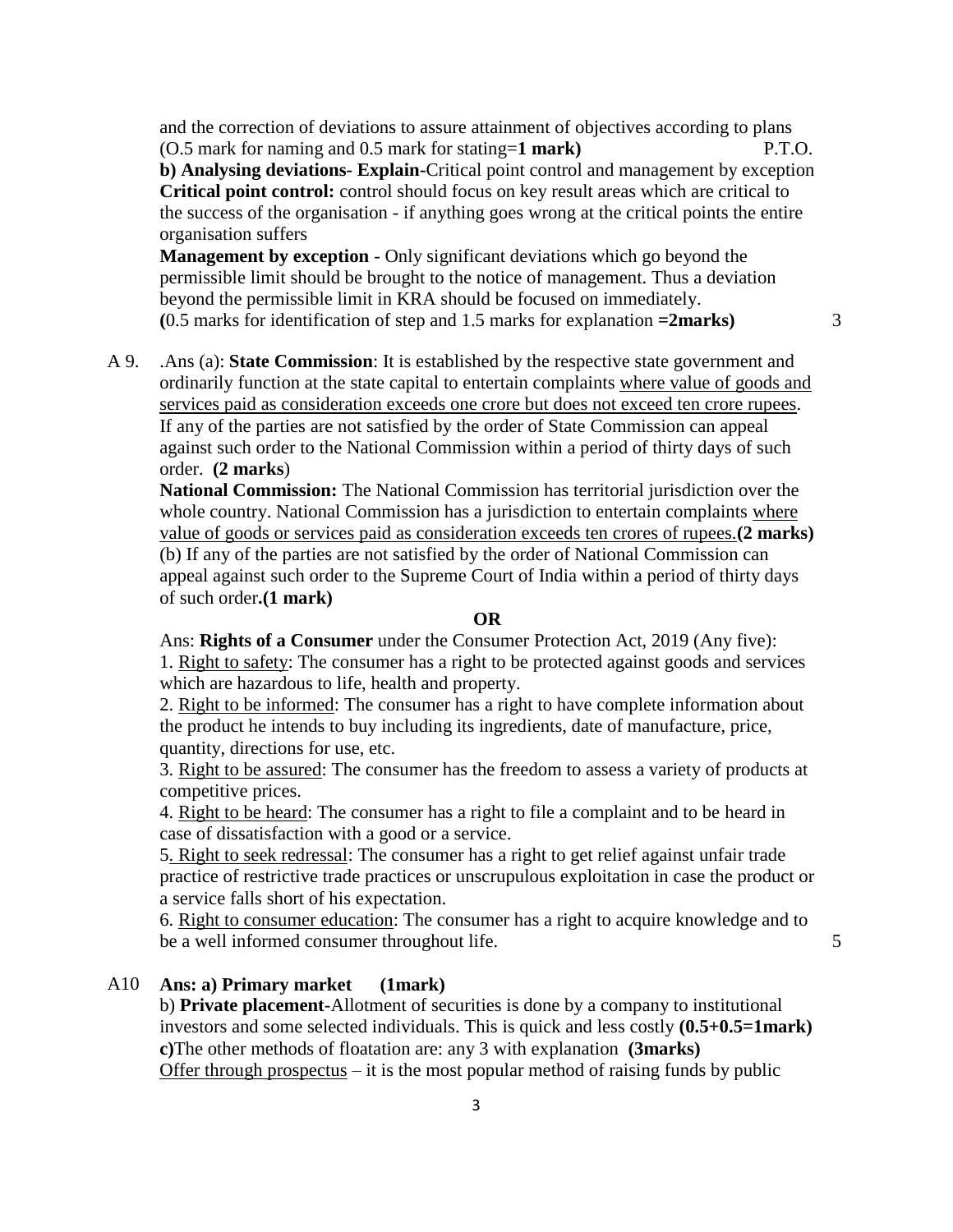companies -it involves inviting subscriptions from the public through issue of

P.T.O.

prospectus which makes a direct appeal to investors to raise capital through an advertisement in the newspaper and magazines. The issue may be underwritten and has to be listed on at least one stock exchange. The content of the prospectus has to be in provision of the provisions of the companies act and SEBI disclosure and investor protection guidelines.

Offer for sale securities are not issued directly to the public but are offered for sale through intermediaries like issuing houses or stockbrokers. A company sells securities enbloc at an agreed price to a broker who, in turn, resells them to the investing public. Rights issue -this is a privilege given to the existing shareholders to subscribe to a new issue of shares according to the terms and conditions of the company. The shareholders are offered the right to buy new shares in proportion to the number of shares they already possess.

E-IPO -Company proposing to issue capital to the public through online system of the stock exchange enters into an agreement with the stock exchange

-SEBI registered brokers are appointed for accepting applications and placing orders -They appoint a registrar to the issue having electronic connectivity with the exchange -The issue a company applies for listing of a security on any exchange other than the exchange through which it has offered securities

-The lead manager coordinates all the activities amongst intermediaries.

5

A11 Ans (a) **Vestibule training**- employees learn their jobs on the hi-tech equipment they will be using but the training is conducted away from the actual work floor. Actual work environments are created in a classroom and employees use the same materials files and equipment. (0.5 mk for naming and 1.5 mks for explanation )

### (b) **Benefits of training to the organisation -Any 3 (1 mark each)**

- Training is systematic learning, better than hit and trial method which leads to wastage of effort and money
- It enhances employee productivity in terms of quantity and quality, leading to higher profits.
- It equips the future managers who can take over in case of emergency.
- It increases employee morale and reduces absenteeism and employee turnover.
- It helps in obtaining effective response to fast changing environment technological and economic.

A12 **Ans (a) HCL pays high dividend coz : 4mks**

**Earnings-** Are high **–**Dividend is paid out of current and past earnings.

**Stability of earnings-** A company having consistent/stable earnings is in a position to declare high dividends

**Accesses to capital markets-** Large reputed companies have easy access to capital markets so depend less on retained earnings hence pay higher dividend.

**Cash flow position-** of the company has been good in the past and to pay high dividend more cash is required.

**(b) The company is likely to follow a conservative dividend policy because- 1mk**